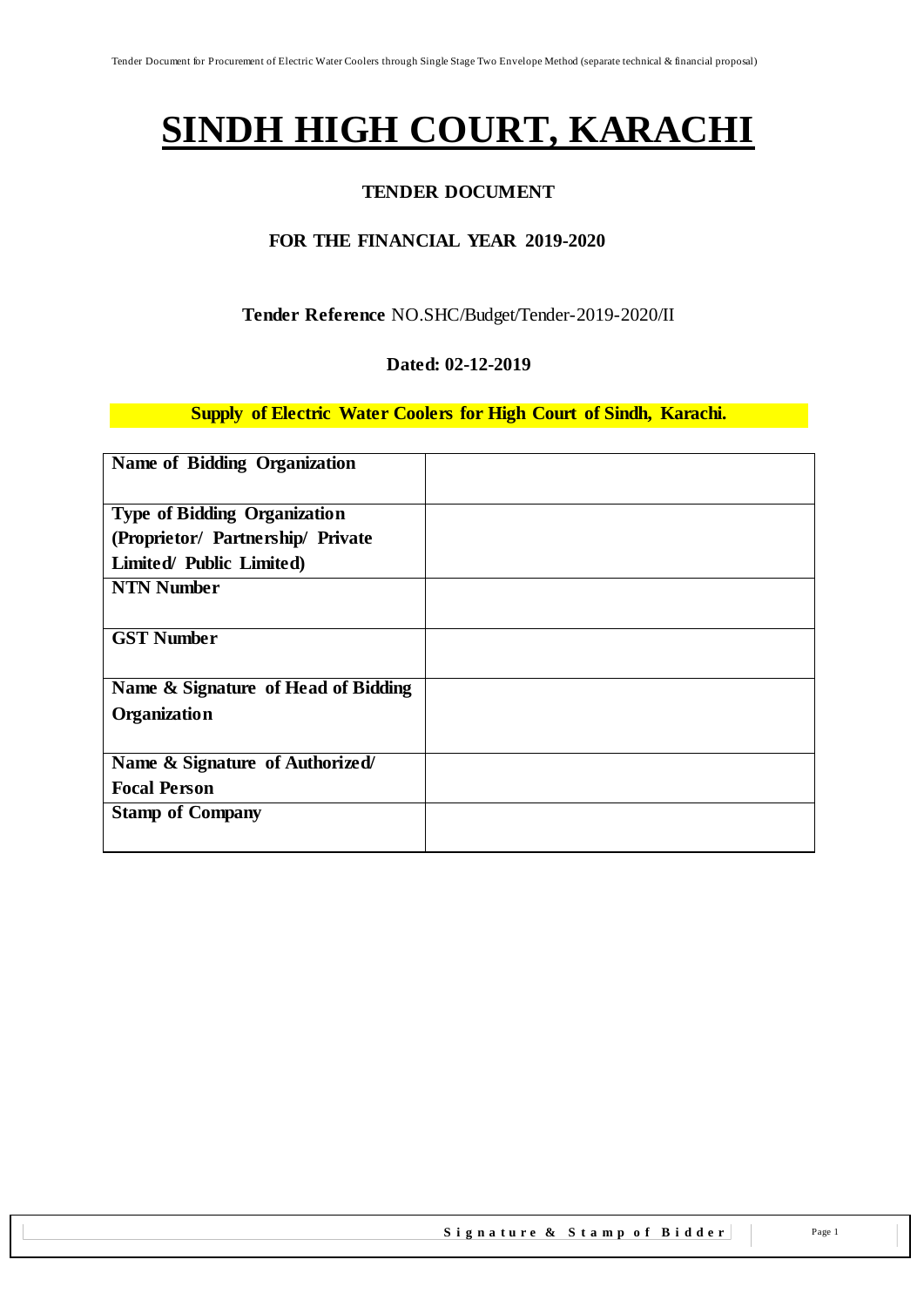#### **Contents**

| 1. |  |
|----|--|
|    |  |
|    |  |
|    |  |
|    |  |
|    |  |
|    |  |
|    |  |
|    |  |
|    |  |
|    |  |
|    |  |
|    |  |
|    |  |
|    |  |
|    |  |
|    |  |
|    |  |
|    |  |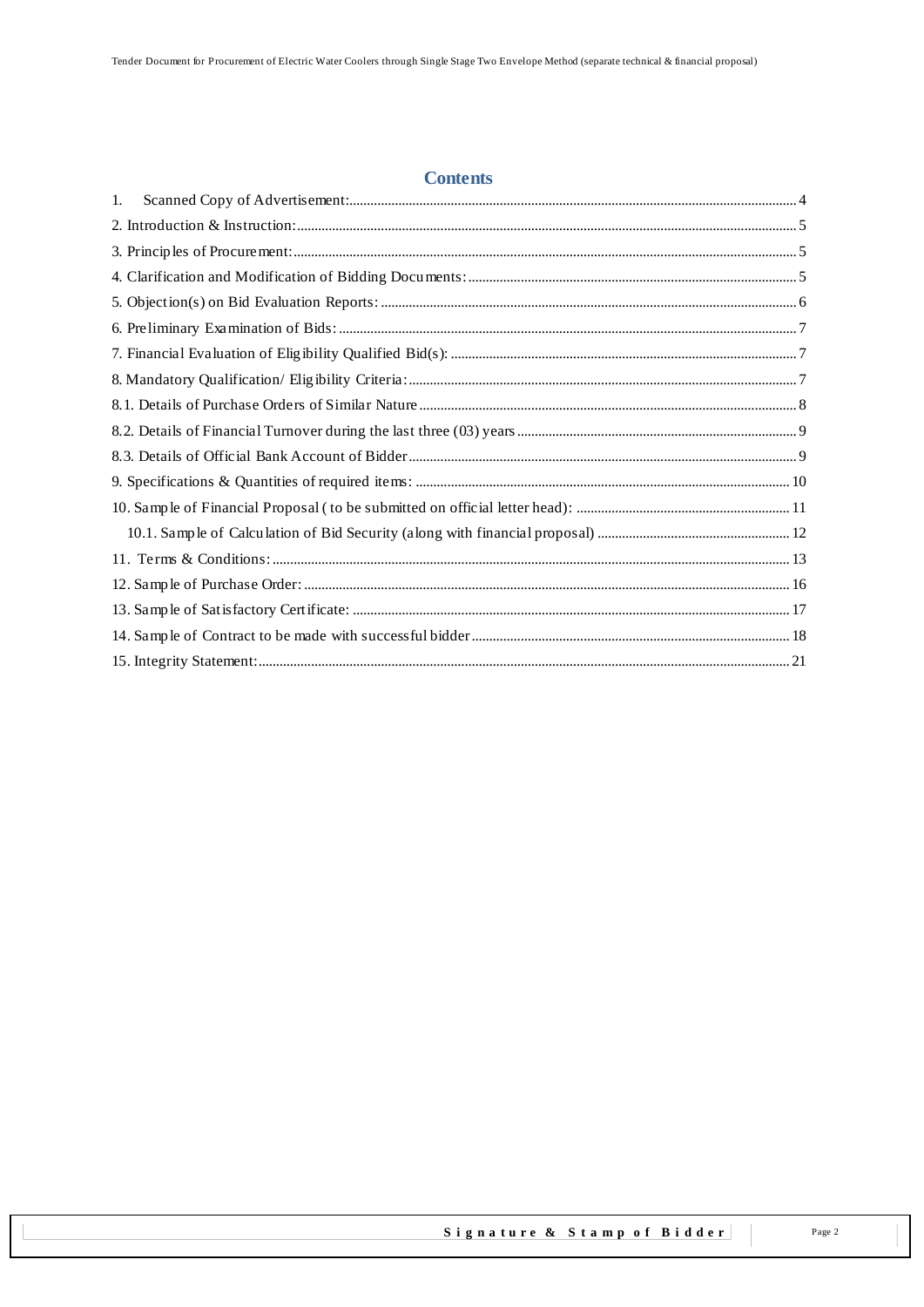Tender Document for Procurement of Electric Water Coolers through Single Stage Two Envelope Method (separate technical & financial proposal)

Tender Reference No. **Dated** 

**To,** 

**The Learned Registrar, Sindh High Court, Karachi.**

Respected Sir,

We, the undersigned, offer to provide our services for **"Supply of Electric Water Coolers for High Court of Sindh, Karachi"**, as a Bid, sealed in an envelope. Mr. \_\_\_\_\_\_\_\_\_\_\_\_\_\_\_\_\_\_\_ holding CNIC No. \_\_\_\_\_\_\_\_\_\_\_\_\_\_\_\_\_\_\_ has been authorized to attend the Bid Meetings on behalf of our organization.

We understand that Sindh High Court is not bound to accept any Proposal you receive and reserves the right to accept or reject any offer and to annul the bidding process and reject all proposals without assigning any reason or having to owe any explanation whatsoever.

The decision of Purchase Committee shall be final and cannot be challenged on any ground at any forum and the Purchase Committee will not be liable for any loss or damage to any party acting in reliance thereon. Sincerely,

**Name: Designation: Name of Company Dated:**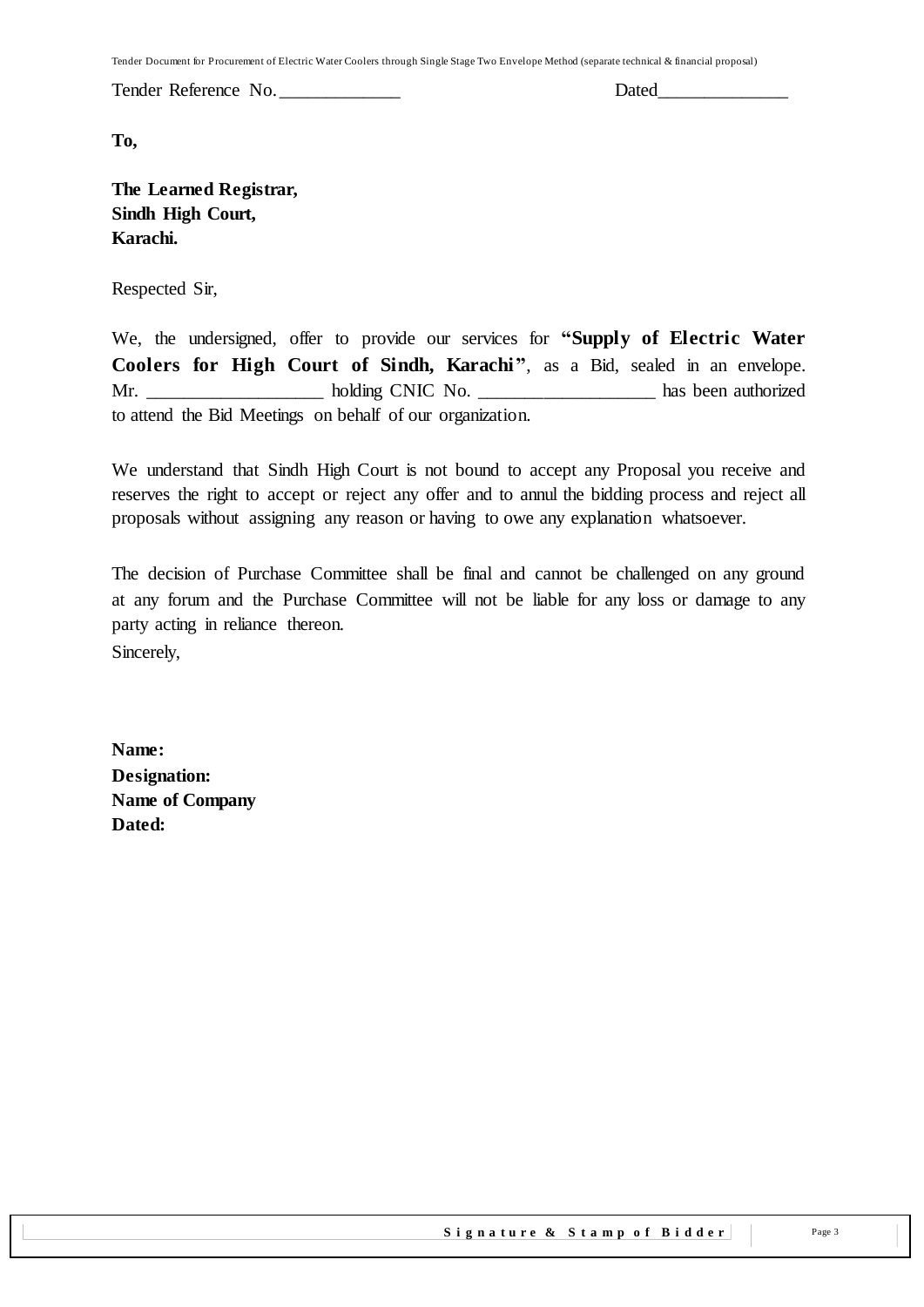# <span id="page-3-0"></span>**1. Scanned Copy of Advertisement:**

| 16 روس 2019 کو باش ون<br>أغموا كزونب أوير فتسر بكسبه كى لسنه والمحار وأكسك<br>2019 - 616<br>$211.30$ (3)<br>$-411-00$<br>يتجر يلتوكرسيال وبالى وكيعدد فيالونك وتبتوز وغويد ويدا لوقتك فأنباز زودزاز بيجتاز زيوقي كرسيال والحش تجعل وتجاوبها فبعيار فبعلوه<br>الل تلل فوائد قل ميز (وك بشيش)، المثل كى المعادى، أمرَّن فائل، يكس وفيره<br>يلكما<br>سيحج وولفات طب مخ كار:<br>ويجتنين لحضاكا بورات<br>وشكوس التاكيان فاردوق<br>to.<br>1/2019, 5/17<br>2019, 5/17<br>فرابحى فر (69) 5. في استان السنة بين اورالخاوان (58) 2.0 في كتابات استان<br>Ä<br>(باری) USA (UK)<br>$2.11 - 30 \angle \psi$<br>$£11-00L$<br>فراجى بحب دە (02) فولوا سىيات شىن (20CPM) سەت (2)<br>$f_{1}$ / 2019 $/$ $\approx$ 18<br>$2019 / \sqrt{v}$ 18<br>$\cdot$ <sub>2</sub><br>( بان باساوی اسلار ( )<br>$11.30\frac{c}{c}$<br>$£11-00$<br>$J_1/2019$ $\sim$ 19<br>فروامی وتصیب یا فی (05) کیلئرک والزکولر( مم از کم از کم اور یات 200 کیلئی کوآنک انگلند، جارش، اشین پس<br>2019 / 919<br>-3<br>$2.11 - 00 \text{L}_\text{c}$<br>الليل مع تحييد عليه الربع، جانف سطم ادرآ مدشده يامساوى سنيترزا)<br>$2.1130$ Co<br>$J_1/2019/5/20$<br>$2019$ $\frac{1}{2}$ $20$<br>قرابسى وتصيب حاؤنات سنم برائدة بالوراني وساعدوهم كالخرش<br>14<br>(Latingly district)<br>$2.11 - 30$<br>$£11-00L$ <sub>22</sub><br>2019/620<br>$\sqrt{(2019 - 20)}$<br>فراجى لان خودر جمين (سيلف إرائيون)<br>$211 - 30$ $\leq$ $0$<br>$2.11 - 00 \leq \omega$<br>$(i, \lambda)$ $(i, \lambda)$ $(i, \lambda)$ $(i, \lambda)$<br>ويرتضب ات |
|------------------------------------------------------------------------------------------------------------------------------------------------------------------------------------------------------------------------------------------------------------------------------------------------------------------------------------------------------------------------------------------------------------------------------------------------------------------------------------------------------------------------------------------------------------------------------------------------------------------------------------------------------------------------------------------------------------------------------------------------------------------------------------------------------------------------------------------------------------------------------------------------------------------------------------------------------------------------------------------------------------------------------------------------------------------------------------------------------------------------------------------------------------------------------------------------------------------------------------------------------------------------------------------------------------------------------------------------------------------------------------------------------------------------------------------------------------------------------------|
|                                                                                                                                                                                                                                                                                                                                                                                                                                                                                                                                                                                                                                                                                                                                                                                                                                                                                                                                                                                                                                                                                                                                                                                                                                                                                                                                                                                                                                                                                    |
|                                                                                                                                                                                                                                                                                                                                                                                                                                                                                                                                                                                                                                                                                                                                                                                                                                                                                                                                                                                                                                                                                                                                                                                                                                                                                                                                                                                                                                                                                    |
|                                                                                                                                                                                                                                                                                                                                                                                                                                                                                                                                                                                                                                                                                                                                                                                                                                                                                                                                                                                                                                                                                                                                                                                                                                                                                                                                                                                                                                                                                    |
|                                                                                                                                                                                                                                                                                                                                                                                                                                                                                                                                                                                                                                                                                                                                                                                                                                                                                                                                                                                                                                                                                                                                                                                                                                                                                                                                                                                                                                                                                    |
|                                                                                                                                                                                                                                                                                                                                                                                                                                                                                                                                                                                                                                                                                                                                                                                                                                                                                                                                                                                                                                                                                                                                                                                                                                                                                                                                                                                                                                                                                    |
|                                                                                                                                                                                                                                                                                                                                                                                                                                                                                                                                                                                                                                                                                                                                                                                                                                                                                                                                                                                                                                                                                                                                                                                                                                                                                                                                                                                                                                                                                    |
|                                                                                                                                                                                                                                                                                                                                                                                                                                                                                                                                                                                                                                                                                                                                                                                                                                                                                                                                                                                                                                                                                                                                                                                                                                                                                                                                                                                                                                                                                    |
|                                                                                                                                                                                                                                                                                                                                                                                                                                                                                                                                                                                                                                                                                                                                                                                                                                                                                                                                                                                                                                                                                                                                                                                                                                                                                                                                                                                                                                                                                    |
|                                                                                                                                                                                                                                                                                                                                                                                                                                                                                                                                                                                                                                                                                                                                                                                                                                                                                                                                                                                                                                                                                                                                                                                                                                                                                                                                                                                                                                                                                    |
|                                                                                                                                                                                                                                                                                                                                                                                                                                                                                                                                                                                                                                                                                                                                                                                                                                                                                                                                                                                                                                                                                                                                                                                                                                                                                                                                                                                                                                                                                    |
|                                                                                                                                                                                                                                                                                                                                                                                                                                                                                                                                                                                                                                                                                                                                                                                                                                                                                                                                                                                                                                                                                                                                                                                                                                                                                                                                                                                                                                                                                    |
|                                                                                                                                                                                                                                                                                                                                                                                                                                                                                                                                                                                                                                                                                                                                                                                                                                                                                                                                                                                                                                                                                                                                                                                                                                                                                                                                                                                                                                                                                    |
|                                                                                                                                                                                                                                                                                                                                                                                                                                                                                                                                                                                                                                                                                                                                                                                                                                                                                                                                                                                                                                                                                                                                                                                                                                                                                                                                                                                                                                                                                    |
|                                                                                                                                                                                                                                                                                                                                                                                                                                                                                                                                                                                                                                                                                                                                                                                                                                                                                                                                                                                                                                                                                                                                                                                                                                                                                                                                                                                                                                                                                    |
|                                                                                                                                                                                                                                                                                                                                                                                                                                                                                                                                                                                                                                                                                                                                                                                                                                                                                                                                                                                                                                                                                                                                                                                                                                                                                                                                                                                                                                                                                    |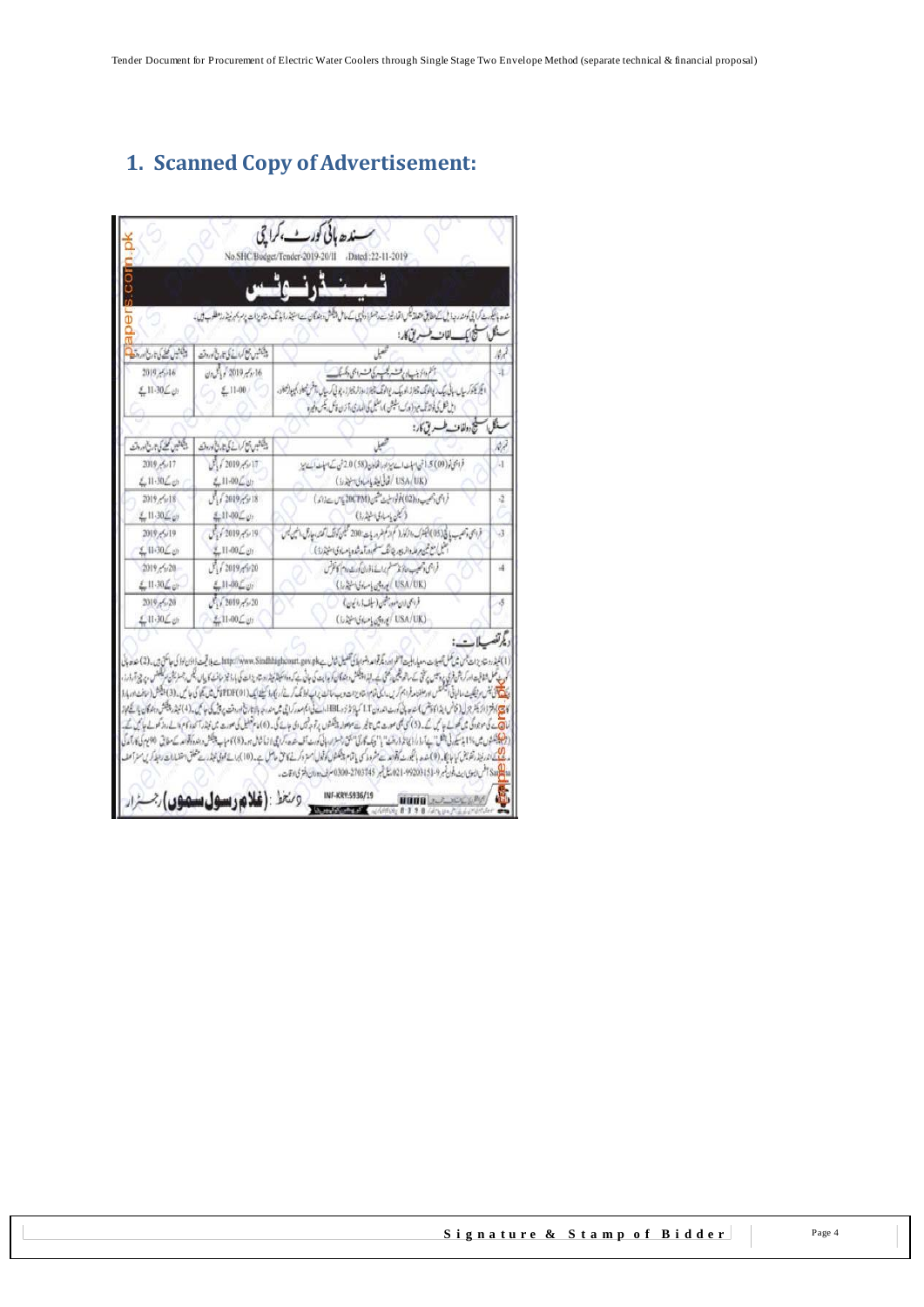# <span id="page-4-0"></span>**2. Introduction& Instruction:**

Dear Tenderer:

The **SINDH HIGH COURT (SHC)** is the highest judicial institution of the province of [Sindh.](https://en.wikipedia.org/wiki/Sindh) We are interested to **purchase Electric Water Coolers for High Court of Sindh, Karachi** on item wise basis, as mentioned in tender document, from your esteemed firm / agency in transparent manner. SHC reserves the right to increase/ decrease the quantities as per requirement in the light of availability of funds, as per rules.

| <b>Description</b>            | <b>Date</b> | $\mathbf{\&}$ | time                      |                 | of   Date $\&$ time of Opening                    |  |
|-------------------------------|-------------|---------------|---------------------------|-----------------|---------------------------------------------------|--|
|                               |             |               | <b>Submission of Bids</b> | of Bids         |                                                   |  |
| Supply & Installation of five | On          | <sub>or</sub> | before                    |                 | $\overline{19^{th}$   $19^{th}$ December, 2019 at |  |
| (05) Electric Water Cooler    | December,   |               | 2019                      | at   11:30 a.m. |                                                   |  |
|                               |             | $11:00$ a.m.  |                           |                 |                                                   |  |

## <span id="page-4-1"></span>**3. Principles of Procurement:**

 Sindh High Court ensures that procurements are conducted in a *fair and transparent manner* and the object of procurement brings value for money to this Court. Hence, bidders are directed to provide soft copies of scanned tender documents, tax registration certificates, purchase orders, bank maintenance certificate, financial statements and undertaking. All such documents should be merged in one (01) PDF FILE for uploading on the concerned.

## <span id="page-4-2"></span>**4. Clarification and Modification of Bidding Documents:**

Bidding Document has been prepared by Procurement Committee as per rules. Clarifications (if any) for contents of bidding documents may be sent to the Procurement Committee through Registrar, High Court in writing, at least five calendar days prior to the date of opening of bid. Clarification in response to a query shall be uploaded on the official website of Sindh High Court. All bidders are advised to visit the website of Sindh High Court for keeping them updated.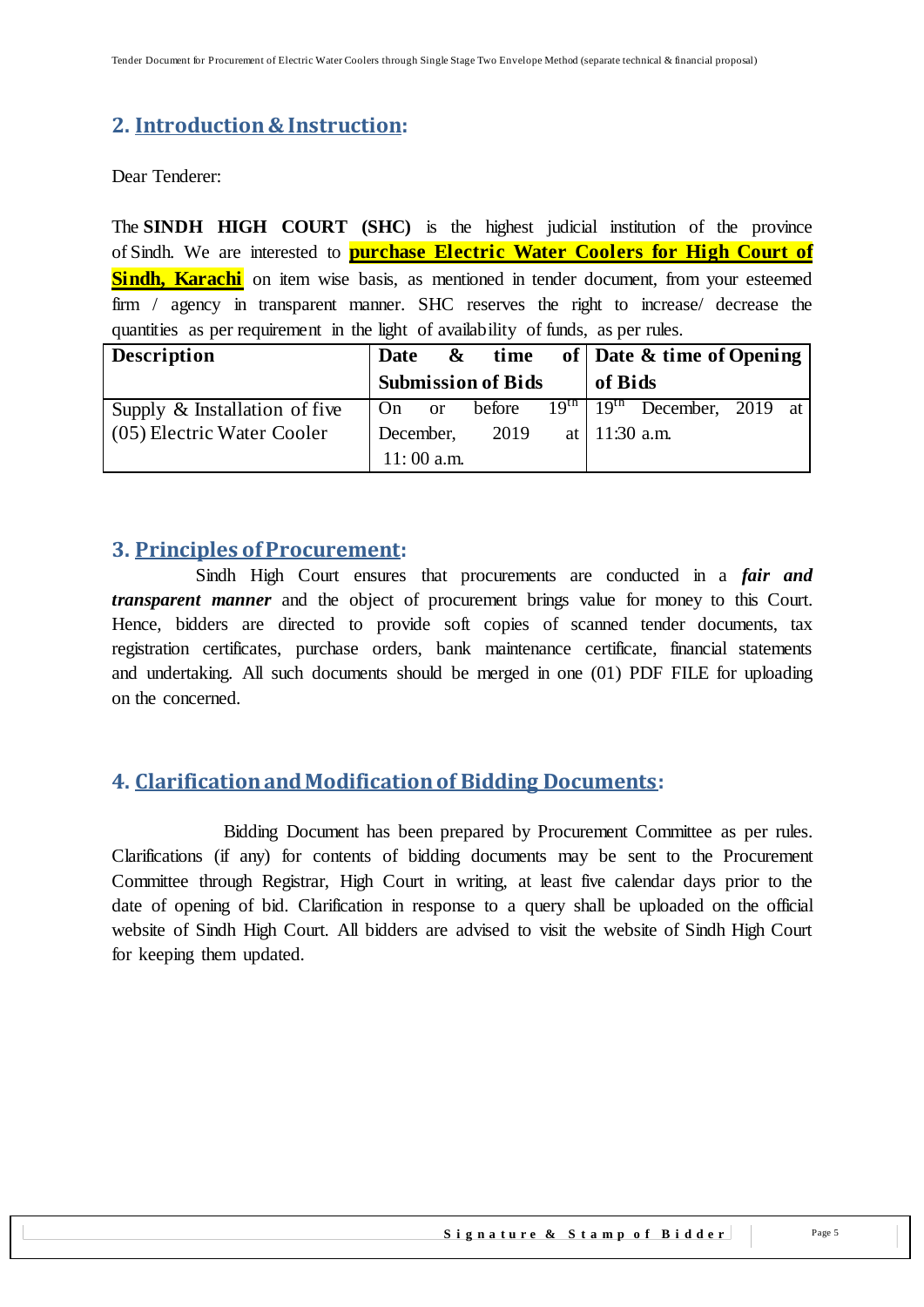It is stated that contents of bidding documents have been carefully read  $\&$ understood. All queries have been properly answered by the concerned Officers of Sindh High Court well before in time. We do not have any objections on the contents of the biding documents.

# <span id="page-5-0"></span>**5. Objection(s) on Bid Evaluation Reports:**

 Bid Receiving Time Sheet, Bid Attendance Sheet, Eligibility Criteria Report, Technical Bid Evaluation Report and Financial Bid Evaluation Report shall be uploaded on the official website of High Court of Sindh. Objection(s) if any should be submitted within THREE (03) calendar days of uploading of reports. Thereafter, no objection shall be entertained.

It is undertaken that it is our responsibility to download the above mentioned bid reports from the official website of Sindh High Court. It is also undertaken that objection (s) if any will be submitted within THREE (03) calendar days of uploading of reports and we will not submit any objection after the lapse of time.

| <b>Name</b>        |  |
|--------------------|--|
|                    |  |
| Designation        |  |
|                    |  |
| <b>Cell Number</b> |  |
|                    |  |
| Signature & stamp  |  |
|                    |  |
|                    |  |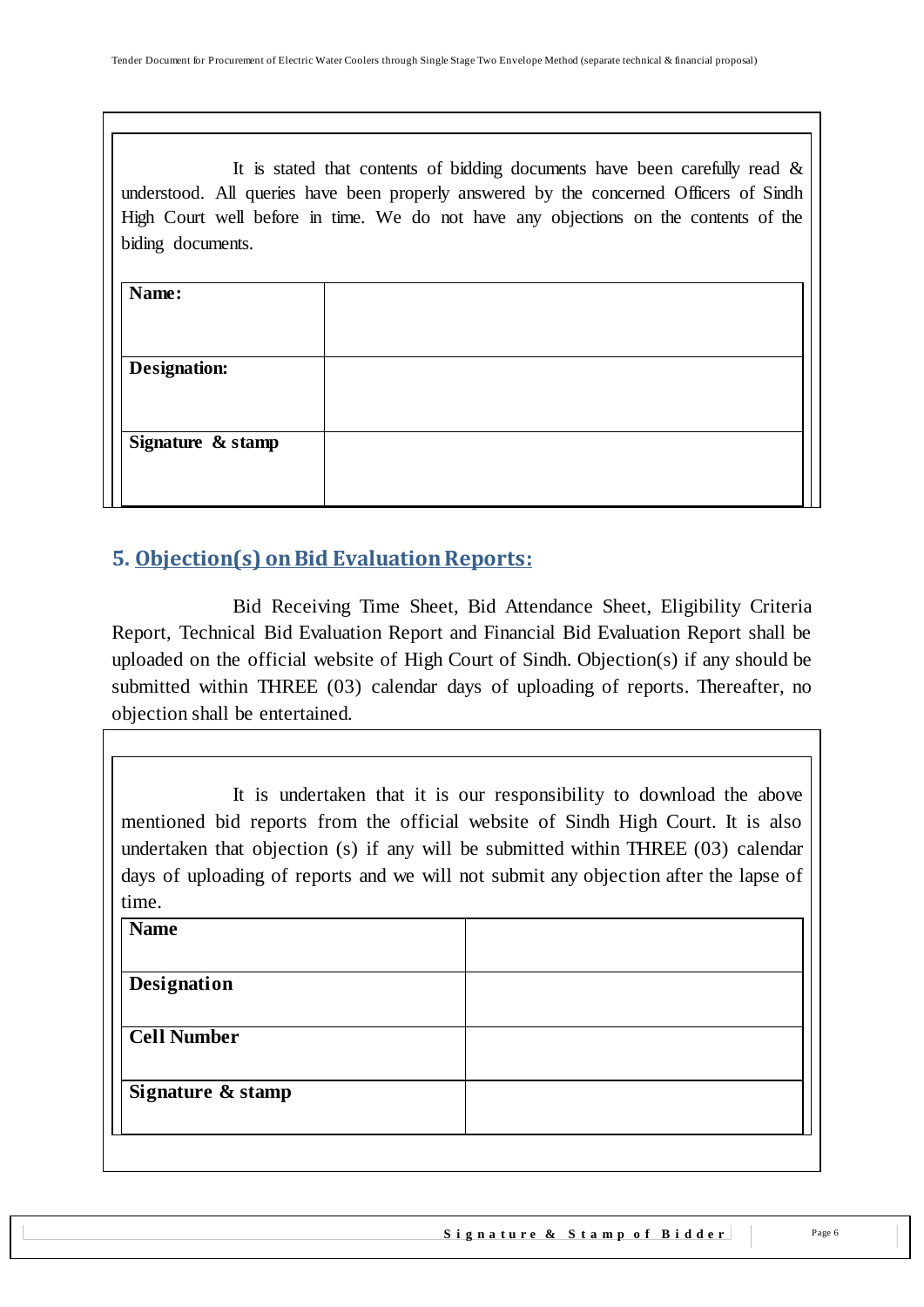# <span id="page-6-0"></span>**6. Preliminary Examination of Bids:**

 Procurement Committee as mentioned above shall examine the bids to confirm that all required documents (soft & hard copies) and specifications/ technical documentation requested in bidding documents have been provided, and to determine the completeness of each document submitted. If any of the required documents or information is missing, the bid shall be rejected. Further, Sindh High Court shall examine the Bid to confirm that all terms and conditions specified in the bidding documents have been accepted by the Bidder without any material deviation or reservation.

# <span id="page-6-1"></span>**7. Financial Evaluation of Eligibility QualifiedBid(s):**

 **Financial Evaluation of technically qualified Bid (s) shall be done on the basis of unit price without GST**. All government taxes shall be applicable as per rules. Tender may be awarded to the lowest technically bidder (s) subject to fulfillment of all the terms & conditions of bidding documents and specifications/ requirements of Sindh High Court as mentioned in bidding documents.

| S.No.          | <b>Eligibility Criteria</b>                                                  | <b>Available</b><br>(YES/NO)<br>To be filled<br>by the<br><b>bidder</b> |
|----------------|------------------------------------------------------------------------------|-------------------------------------------------------------------------|
| $\mathbf{1}$   | <b>Profile</b> of company/ firm                                              |                                                                         |
| $\overline{2}$ | Complete filled, signed & stamped Tender Document                            |                                                                         |
| $\overline{3}$ | <b>Relevant Tax Registration Certificates</b>                                |                                                                         |
| $\overline{4}$ | <b>Minimum Experience of at least three (03) years</b>                       |                                                                         |
| 5              | Copies of <b>at least SIX (06) Purchase Orders</b> of similar nature         |                                                                         |
|                | during the last three years. ONE for each year is mandatory.                 |                                                                         |
| 6              | <b>Undertaking</b> on judicial stamp paper that " <i>firm has never been</i> |                                                                         |
|                | blacklisted by any government semi government, autonomous and                |                                                                         |
|                | stated owned organization."                                                  |                                                                         |
| 7              | Average Financial turnover of at least <b>Rs. 0.8 million</b> per annum      |                                                                         |
|                | during the last three years. (financial statements are required)             |                                                                         |
| $\overline{8}$ | <b>Bank Maintenance Certificate</b>                                          |                                                                         |

## <span id="page-6-2"></span>**8. Mandatory Qualification/ Eligibility Criteria:**

It is undertaken that I have provided soft and hard copies of the above mentioned documents. It is understood that Sindh High Court reserves the right to reject our bid/ disqualify us in case of non-availability of the above mentioned documents and decision of Sindh High Court shall be final.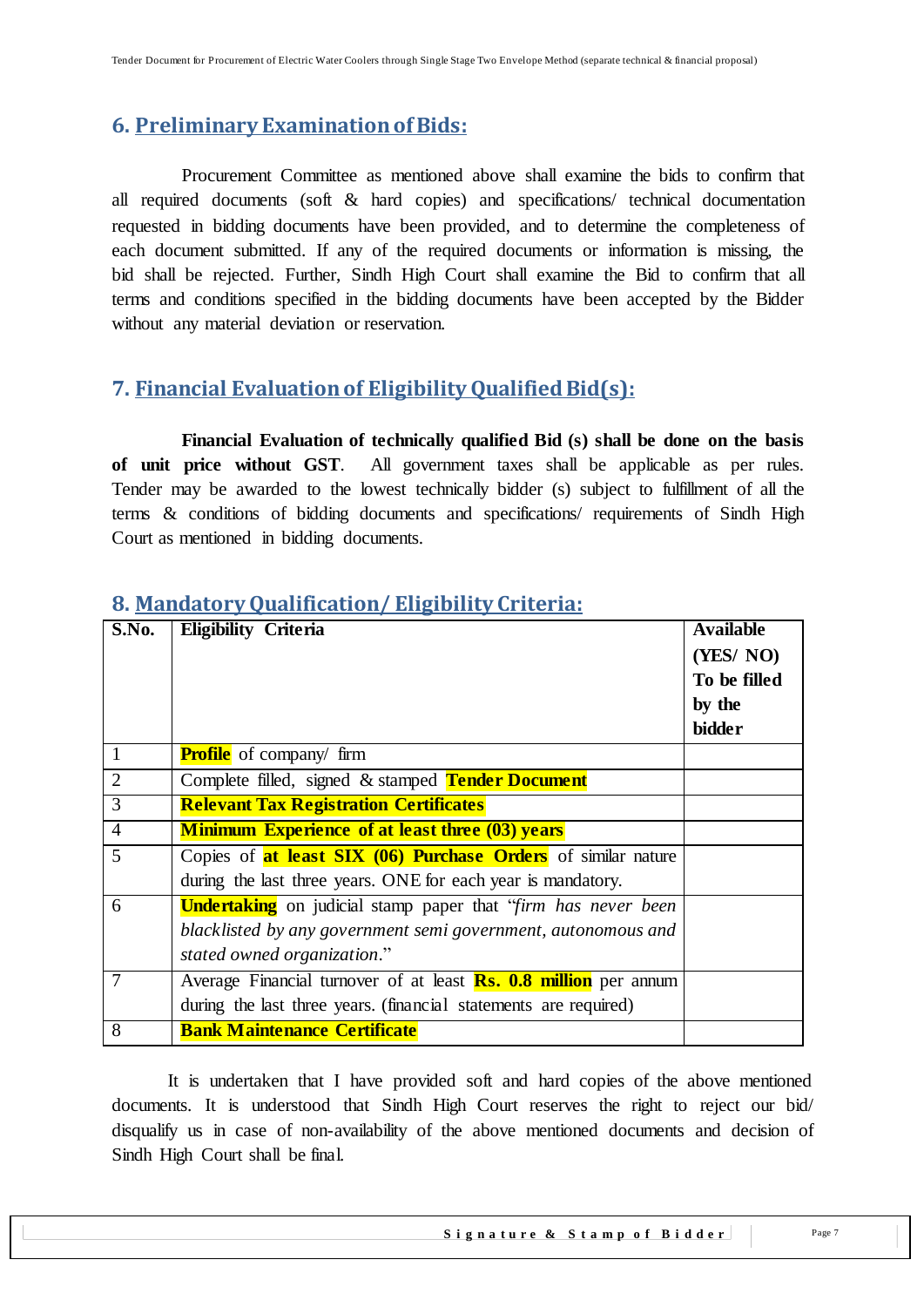| Name:               |  |
|---------------------|--|
|                     |  |
| <b>Designation:</b> |  |
|                     |  |
| Signature & stamp   |  |
|                     |  |
|                     |  |

## <span id="page-7-0"></span>**8.1. Details of Purchase Orders of Similar Nature**

| S.No            | Purchase Order issued Purchase |                 | <b>Date</b>     | of Details |
|-----------------|--------------------------------|-----------------|-----------------|------------|
|                 | by                             | <b>Order No</b> | <b>Purchase</b> |            |
|                 | (Name of Organization)         |                 | Order           |            |
| $\overline{1}$  |                                |                 |                 |            |
|                 |                                |                 |                 |            |
| $\overline{2}$  |                                |                 |                 |            |
|                 |                                |                 |                 |            |
|                 |                                |                 |                 |            |
| $\overline{3}$  |                                |                 |                 |            |
|                 |                                |                 |                 |            |
| $\overline{4}$  |                                |                 |                 |            |
|                 |                                |                 |                 |            |
| $\overline{5}$  |                                |                 |                 |            |
|                 |                                |                 |                 |            |
|                 |                                |                 |                 |            |
| $\overline{6}$  |                                |                 |                 |            |
|                 |                                |                 |                 |            |
| $\overline{7}$  |                                |                 |                 |            |
|                 |                                |                 |                 |            |
| $8\,$           |                                |                 |                 |            |
|                 |                                |                 |                 |            |
| $\overline{9}$  |                                |                 |                 |            |
|                 |                                |                 |                 |            |
|                 |                                |                 |                 |            |
| $10\,$          |                                |                 |                 |            |
|                 |                                |                 |                 |            |
|                 |                                |                 |                 |            |
| $\overline{11}$ |                                |                 |                 |            |
|                 |                                |                 |                 |            |
|                 |                                |                 |                 |            |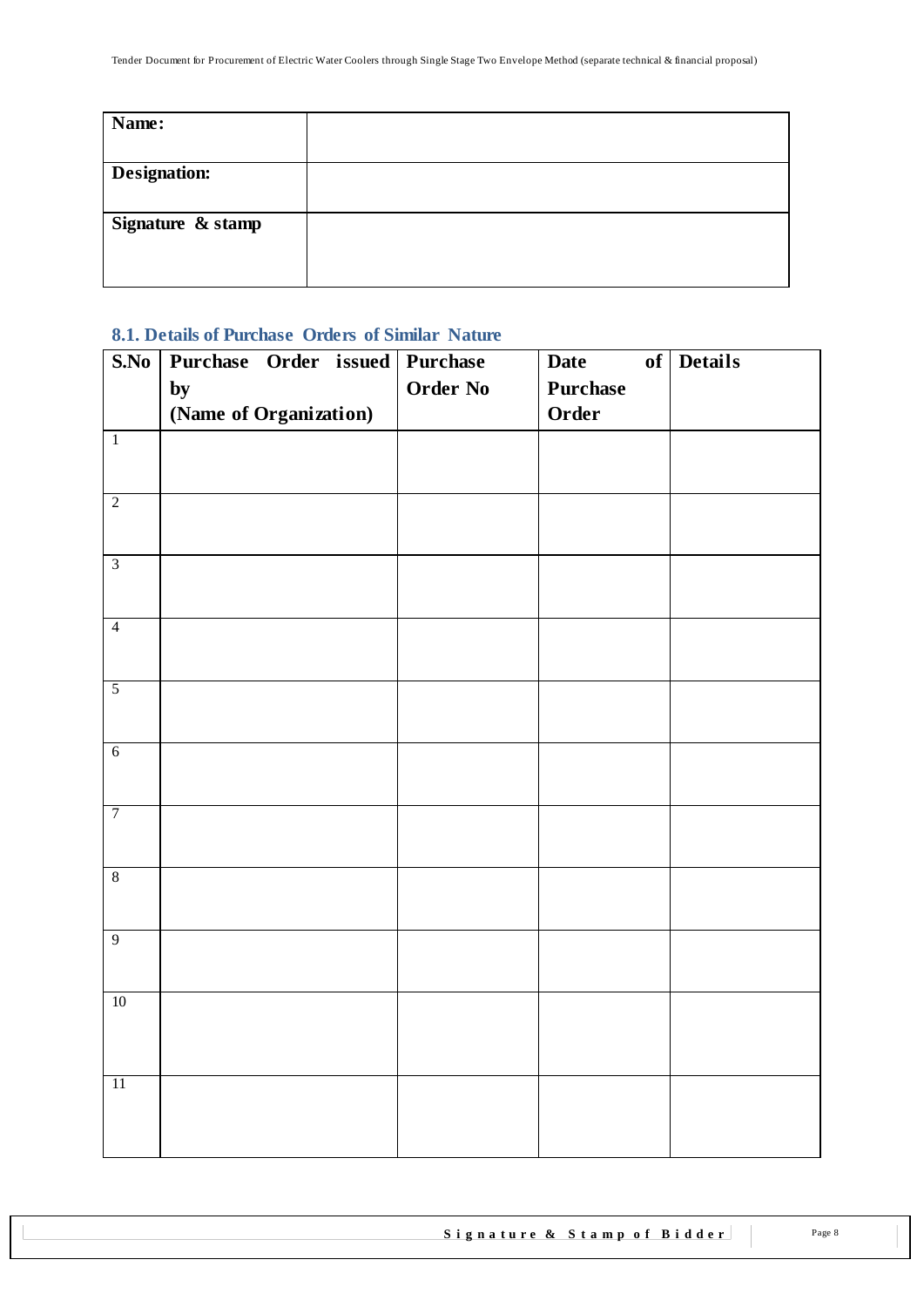## <span id="page-8-0"></span>**8.2. Details of Financial Turnover during the last three (03) years**

| <b>Financial Year</b> | Turnover (Rs.) |
|-----------------------|----------------|
|                       |                |
|                       |                |
|                       |                |
|                       |                |
|                       |                |
|                       |                |
|                       |                |
|                       |                |
|                       |                |
|                       |                |
|                       |                |
|                       |                |
|                       |                |

### <span id="page-8-1"></span>**8.3. Details of Official Bank Account of Bidder**

| Name of Bank               |  |
|----------------------------|--|
| <b>Branch Code</b>         |  |
| <b>Address of Bank</b>     |  |
| <b>Bank Account Number</b> |  |
| <b>Available Balance</b>   |  |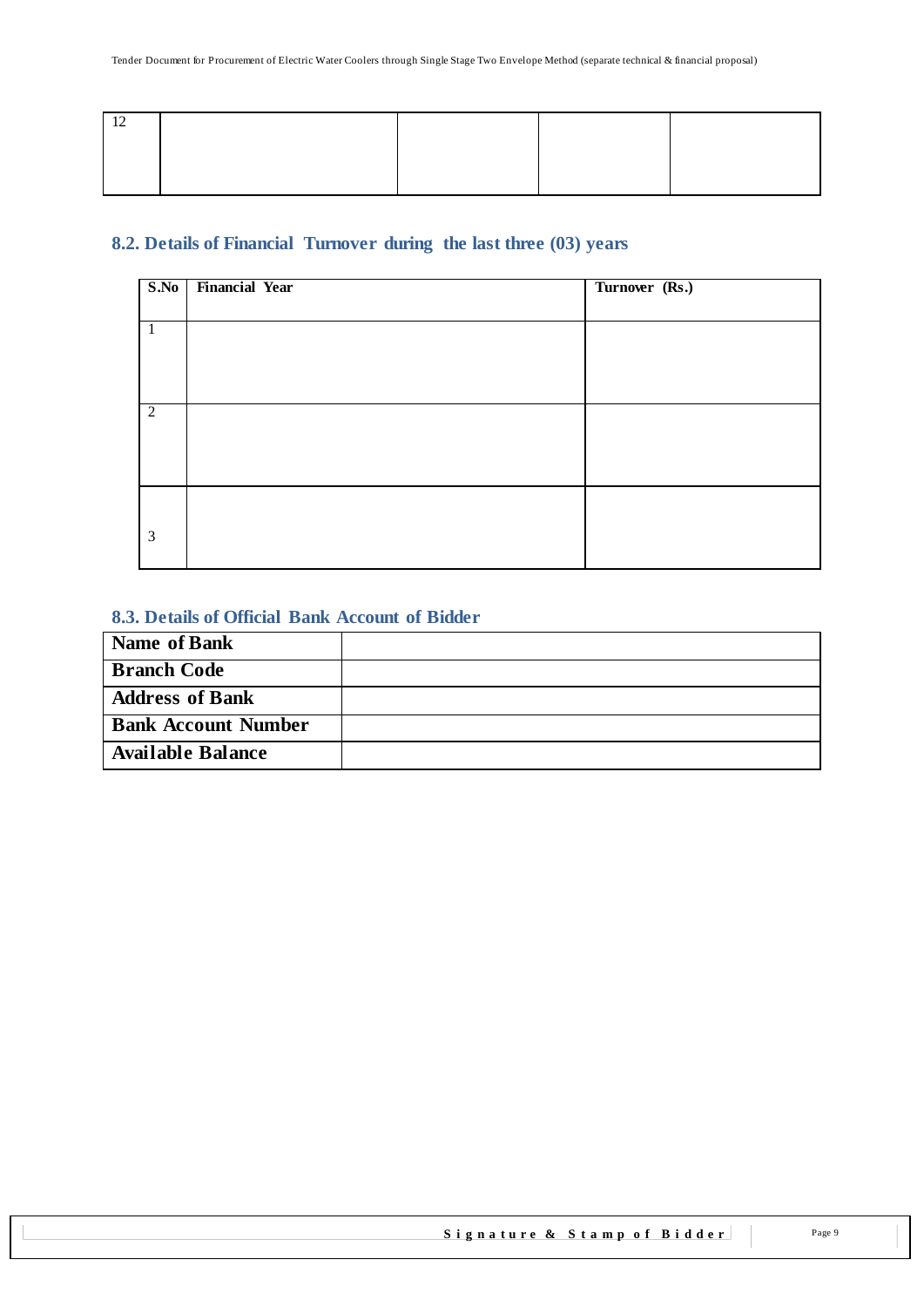# <span id="page-9-0"></span>**9. Specifications & Quantities of required items:**

|                     | <b>Requirements of Sindh High Court</b> | Specifications offered by     | Compliance |
|---------------------|-----------------------------------------|-------------------------------|------------|
|                     |                                         | bidder                        | (Yes/No)   |
|                     |                                         | (kindly do not leave any      |            |
|                     |                                         | box blank, else technical     |            |
|                     |                                         | proposal<br>will<br>not<br>be |            |
|                     |                                         | considered)                   |            |
| <b>Country of</b>   | UK/<br><b>USA</b>                       |                               |            |
| Origin              | <b>EUROPEAN</b><br>$\alpha$             |                               |            |
|                     | equivalent standard                     |                               |            |
| Cooling             | Minimum 200 gallons                     |                               |            |
| Requirement         | per hour                                |                               |            |
| <b>Body</b>         | Heavy<br>Duty<br>Body                   |                               |            |
| <b>Structure</b>    | Structure,<br><b>Stainless</b>          |                               |            |
|                     | <b>Steel</b>                            |                               |            |
| <b>Cooling Coil</b> | Copper Pipe                             |                               |            |
|                     |                                         |                               |            |
| <b>Condenser</b>    | Copper Pipe                             |                               |            |
|                     |                                         |                               |            |
| Number of           | Minimum Four $(04)$                     |                               |            |
| <b>Taps</b>         |                                         |                               |            |
| <b>Water Tank</b>   | Large capacity water                    |                               |            |
|                     | tank made of non-                       |                               |            |
|                     | magnet stainless steel                  |                               |            |
|                     | tested for leakage and                  |                               |            |
|                     | safety                                  |                               |            |
| Water               | Along with three $(03)$                 |                               |            |
| <b>Filtration</b>   | stage water filtration                  |                               |            |
| <b>System</b>       | system                                  |                               |            |
| <b>Warranty</b>     | 3 Years Compressor                      |                               |            |
|                     | and 1 Year Spare                        |                               |            |
|                     | Parts                                   |                               |            |
| End of the          | End of the year sale                    |                               |            |
| year sale           | products & products                     |                               |            |
| products            | whose manufacturing                     |                               |            |
|                     | been<br>have                            |                               |            |
|                     | discontinued<br>by                      |                               |            |
|                     | manufacturers<br>would                  |                               |            |
|                     | not be acceptable.                      |                               |            |
| Parts               | Parts must be easily                    |                               |            |
|                     | available<br>the<br>in                  |                               |            |
|                     | market                                  |                               |            |
| <b>Brochure</b>     | Attach Brochure                         |                               |            |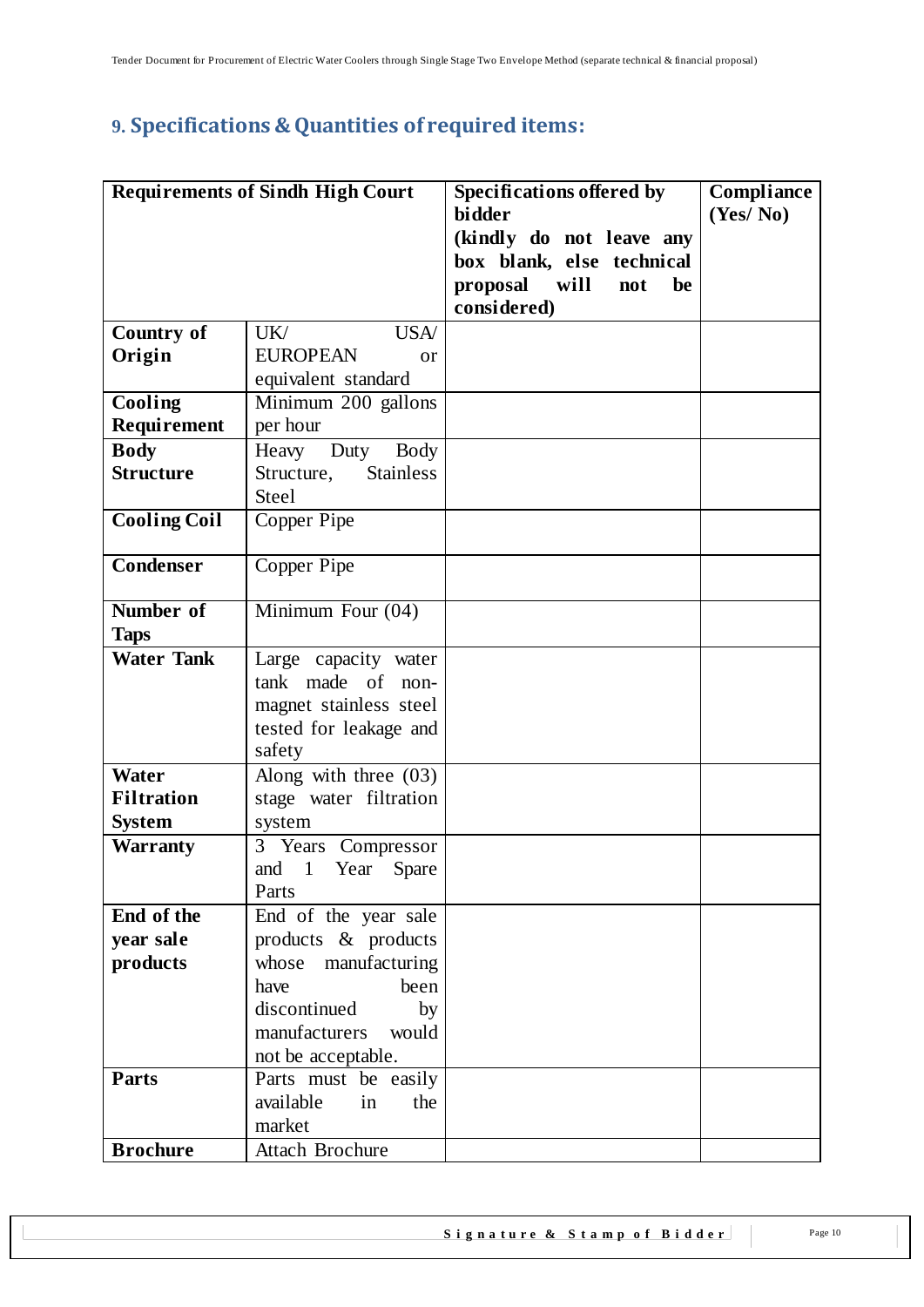#### <span id="page-10-0"></span>**10. Sample of Financial Proposal ( to be submitted on official letter head):**

Bidders are advised to submit financial proposal as per following format on the official letter head of bidder which must be properly signed & stamped.

| S.No | <b>Name of Item</b>          | Unit Price without GST   Unit Price | <b>without</b>            |
|------|------------------------------|-------------------------------------|---------------------------|
|      |                              | <b>Rs.</b> (in figures)             | <b>GST Rs. (in words)</b> |
|      | Unit Price of Electric Water |                                     |                           |
|      | Cooler along with three      |                                     |                           |
|      | stage water purifying system |                                     |                           |
|      | including installation<br>&  |                                     |                           |
|      | transportation               |                                     |                           |
|      |                              |                                     |                           |

- All Government taxes shall be applicable as per rules.
- Taxes shall be deducted by the Office of A.G Sindh and its decision shall be final.
- Bidder should be active vendor I.D at the time of submission of bill.
- Bidder shall be bound to submit all required documents along with bill.

| <b>Name</b>        |  |
|--------------------|--|
| <b>Designation</b> |  |
| <b>Cell Number</b> |  |
|                    |  |
| Signature & stamp  |  |
|                    |  |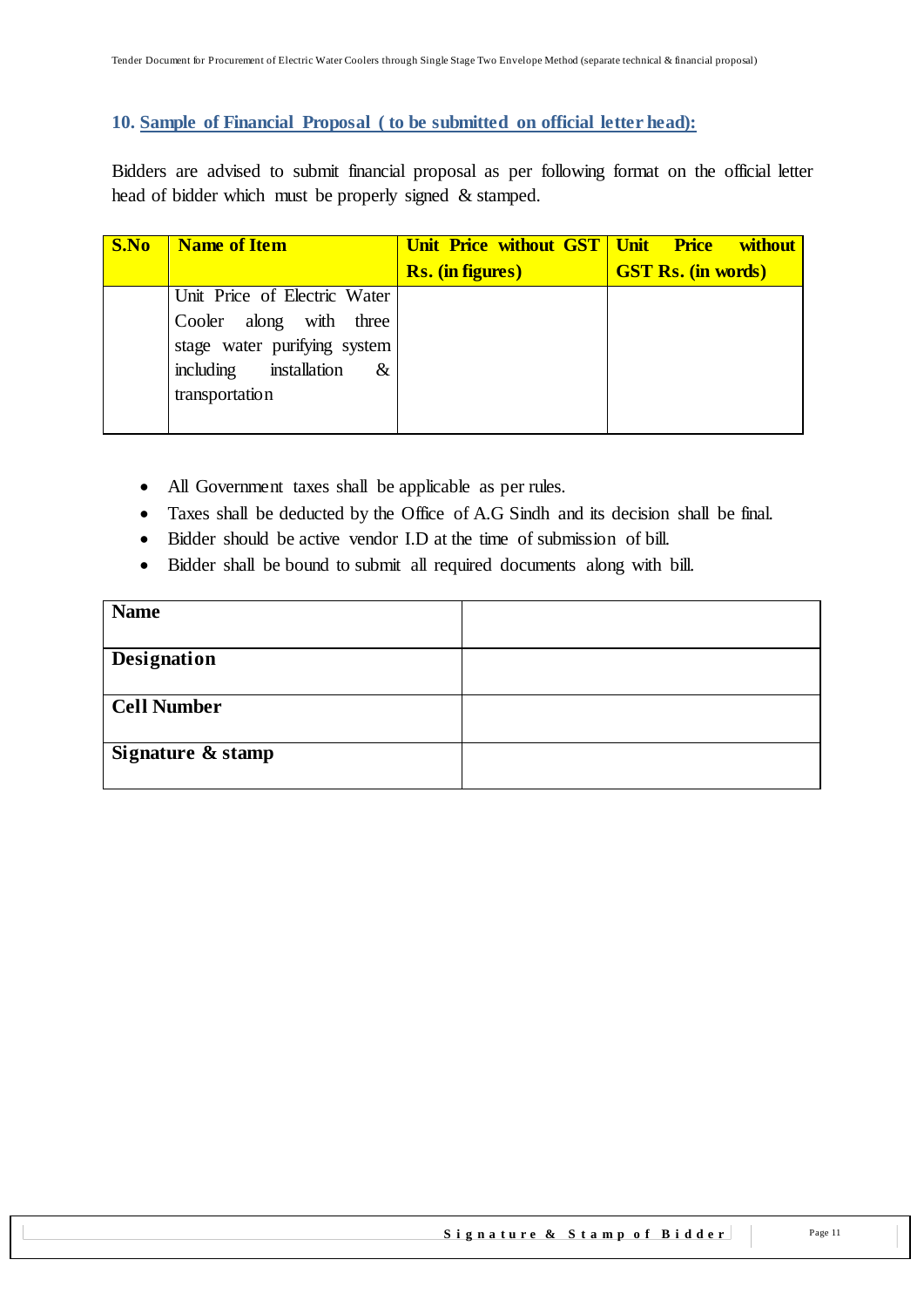# <span id="page-11-0"></span>**10.1. Sample of Calculation of Bid Security (along with financial proposal)**

- 1. **Bid Security of 1% of total quoted amount** will be deposited along with Tender Document in shape of BID SECURITY FORM/ PAY ORDER/ BANK DRAFT as reflected in tender notice.
- 2. Bid Security should favour Registrar, High Court of Sindh, Karachi.
- 3. Separate Bid Security must be submitted for each item as per following format.

| Make & Model of Quoted Item          | Unit Price without<br><b>GST</b><br>Rs. | <b>Quantity</b> | <b>Amount</b><br>without GST<br>Rs. |
|--------------------------------------|-----------------------------------------|-----------------|-------------------------------------|
| <b>Total Amount</b><br>(without GST) |                                         |                 |                                     |
| 1% of Total Amount                   |                                         |                 |                                     |
| Pay Order Number                     |                                         |                 |                                     |
| Pay Order Issuance Date              |                                         |                 |                                     |
| <b>Name of Banker</b>                |                                         |                 |                                     |
| <b>Amount of Pay Order</b>           |                                         |                 |                                     |
| <b>Period of Validity</b>            |                                         |                 |                                     |

- 1. Rates must be quoted in Pakistani Currency.
- 2. Rates must be quoted without GST. GST shall be applicable as per rules.
- 3. All government taxes shall be applicable as per rules.
- 4. All government taxes will be deducted by the office of A.G Sindh and its decision shall be final in respect of taxation and billing.
- 5. Bidders must have active Vendor ID of A.G Sindh.
- 6. Successful Bidder (s) will be required to submit complete bill along with copies of required documents to Budget Branch of Sindh High Court for forwarding the same to Accountant General Sindh, Karachi.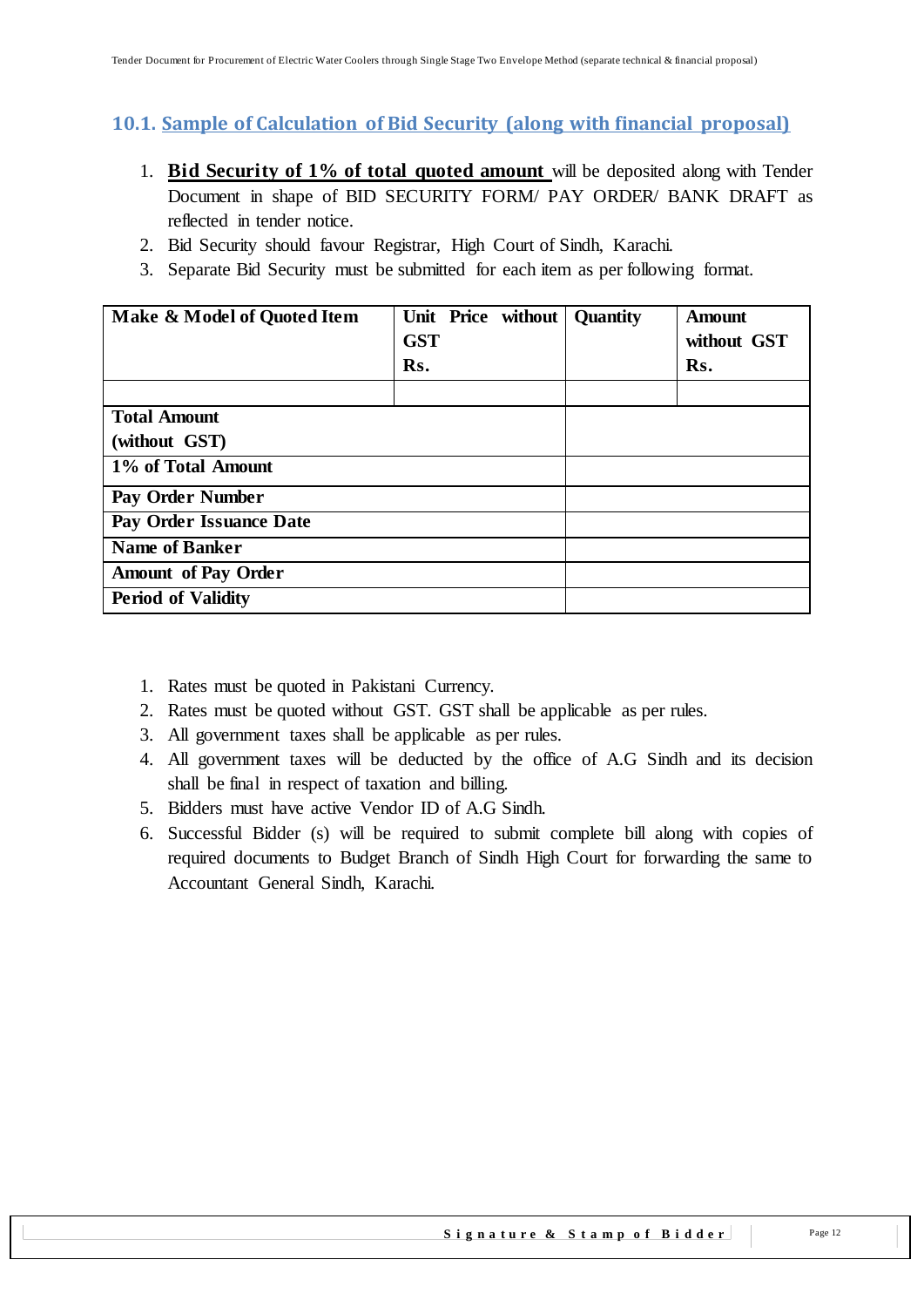## <span id="page-12-0"></span>**11. Terms & Conditions:**

- 1. **Bidding Method**: Single Stage-Two Envelopes method will be adopted for bidding process as per SPPRA Rules. Bidders are required to submit separate technical & financial proposal.
- 2. **Qualification/ Eligibility:** Bidders are bound to submit soft and hard copies of all documents as mentioned in Eligibility Criteria Section, in order to establish their eligibility to participate in bid. In case of non-availability of either, soft or hard copy, bidder may be disqualified.
- 3. **Release of Bid Security**: The bid security of unsuccessful bidder will be released by SHC after award of work or after expiry of bid validity period as per rules.
- 4. **Late Bids**: Sindh High Court shall not consider any bid that arrives after the deadline for submission of bids, as reflected in NIT. Any bid received after the deadline for submission of bids shall be declared late, rejected, and returned unopened to the Bidder.
- 5. **Responsive Bids**: A substantially responsive Bid is one that conforms to all the terms, conditions, and specifications of the Bidding Documents without material deviation, reservation, or omission. Non-responsive Bids shall not be considered. Bidders are advised in their own interest to prepare their bids as per format, requirements, terms & conditions, mentioned in bid documents. Bidders are also advised to submit soft and hard copies of all required documents along with their bids.
- 6. **Award of Contract**: Sindh High Court may award the Contract to the **technically qualified Bidder** whose offer has been determined to be the lowest bid and is substantially responsive to the Bidding Documents, provided further that the Bidder is determined to be qualified to perform the Contract satisfactorily.
- 7. **Notification/ Purchase Order for Award of Contract**: Prior to the expiration of the period of bid validity, Sindh High Court will notify the successful Bidder, in writing, that its Bid has been accepted. Until a formal Contract is prepared and executed, the purchase order/ notification of award shall constitute a binding Contract.
- 8. **Performance Security**: The bid security of successful bidder will be released after submission of Performance Security equal to **5% of total cost of contract**.
- 9. **Release of Performance Security**: Performance Security shall be released after successful delivery of goods and issuance of satisfactory certificate from Assistant Registrar, Resident-II.
- 10. **Validity Period:** The procurement contract will be awarded within bid **validity period i.e. 90 days** as per SPRRA Rules.
- 11. **Receiving/Acceptance of Purchase Order:** The vendor will sign the copy of the Purchase Order as acknowledgement. Copy of Purchase Order along with relevant documents must be submitted along with bill.
- 12. **Delivery Mechanism**: Successful bidder shall deliver the goods within **fifteen (15) calendar days** of issuance of Purchase Order.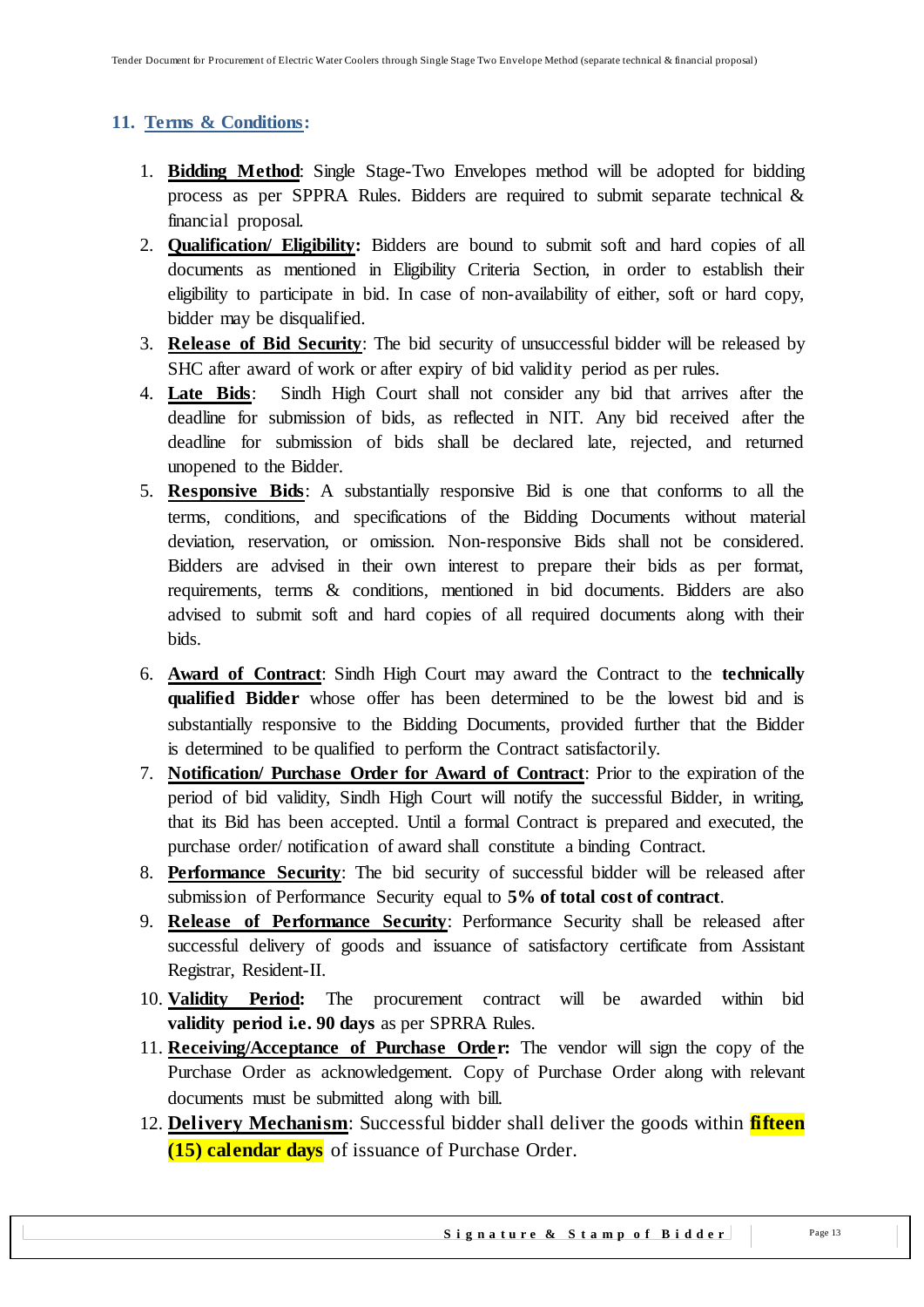- 13. **Delayed Delivery:** 1% penalty of the total amount will be imposed per day for which the company/firm/agency failed to deliver within the delivery/execution period or the request for extension in delivery time declined by SHC.
- 14. **Inspection:** Physical inspection will be carried out by the Store Supervisor of this Court. Ordered material is subject to final inspection at the time of delivery.
- 15. **Quantity Delivered:** Competent Authority reserves the right to increase/decrease the quantity as per requirement and availability of funds, as per rules.
- 16. **Payment Term:** Payment shall not be made in advance before making delivery. Payment shall be issued by the office of A.G Sindh and cheque will be handed over to bidder (s) or his authorized representative (s).
- 17. **Condition of Goods**: All items must meet in all respects with the specifications & conditions of the Order and must be in good condition & conform to the best industrial quality standards; otherwise they will be liable to be rejected as per rules.
- 18. **Rejection of Goods:** We reserve the right to cancel any or all the items if material is not in accordance with our specification or if the delivery is delayed.
- 19. **Disclosure of Confidential Script/Material:** All rights reserve with the SHC and no information either in written/electronic media/copying form should be disseminated without the permission of the authority.
- 20. **Resolution of Differences:** In case of any difference or dispute arises between the parties, the same shall be dealt with as per rules.
- 21. **Rules, Regulations & Policies:** All rules, regulations and policies will be governed in accordance to the SPPRA.
- 22. **Mistakes in Calculation:** The contractor/ supplier will be liable for any mistakes in calculation of price/ rate and amount and shall be liable to suffer the loss arises at any stage of contract, due to mistakes in calculation or tax rates.
- 23. **Government tax(es), levi(es) and charges(s)**: All Government taxes (including Income tax and stamp duty), levies and charges will be charged as per rules. Bidder should keep them updated regarding taxation issues in consultation with the relevant tax regulatory authorities.
- 24. **Stamp Duty**: Stamp duty will be levied as per rules.
- 25. **Alternative Bids**: Alternative bids shall not be considered.
- 26. **Cost of Bidding**: The Bidder shall bear all costs associated with the preparation and submission of its bid, and Sindh High Court shall not be responsible or liable for those costs, regardless of the conduct or outcome of the bidding process.
- 27. **Rights of Sindh High Court**: Sindh High Court reserves the right to accept or reject any bid, and to annul the bidding process and reject all bids at any time prior to contract award, without thereby incurring any liability to Bidders.
- 28. **Interest on Late Payments**: No interest shall be paid on late payment if cheque is received late from the Office of A.G Sindh. However, every effort shall be made for timely payments to successful bidders.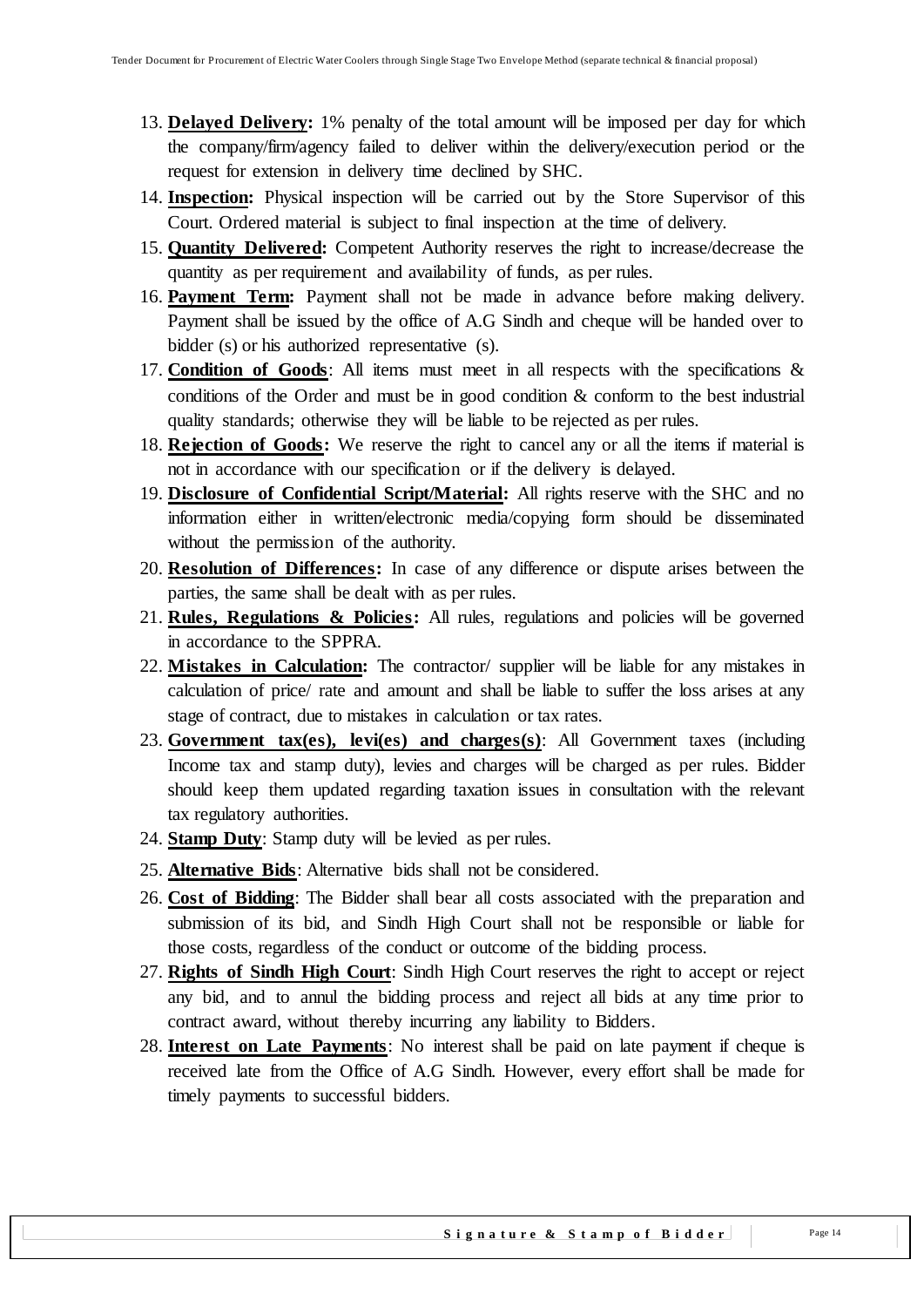- 29. **Insurance:** The goods supplied under that contract should be fully insured. All cost of insurance shall be paid by the successful bidder. If the goods are not insured then risk if any shall be suffered by the successful bidder.
- 30. **Warrants:** Supplier must warrants that goods supplied would be new, unused and as per best industrial standards.
- 31. **Termination of Contract**: SHC may terminate the contract, if the successful bidder fails to supply all or parts of goods within definite time or fails to perform any other obligations of contract or bidder has failed to submit performance security or bidder has involved in fraud/ corruption.

It is hereby certified that the terms and conditions have been read, agreed upon and signed.

| Name:               |  |
|---------------------|--|
|                     |  |
| <b>Designation:</b> |  |
|                     |  |
| Signature & stamp   |  |
|                     |  |
|                     |  |
| <b>Cell No</b>      |  |
|                     |  |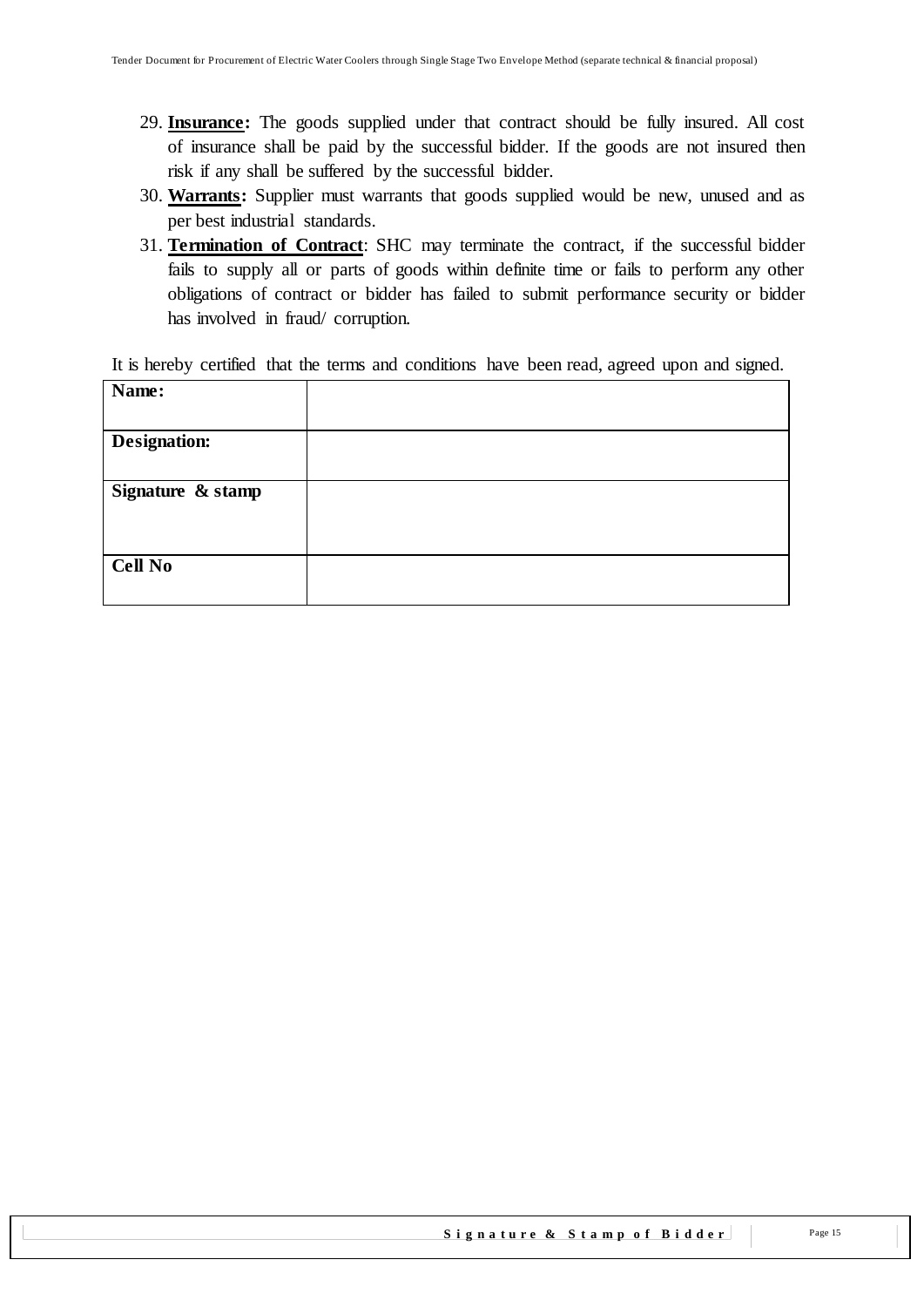# <span id="page-15-0"></span>**12. Sample of Purchase Order:**

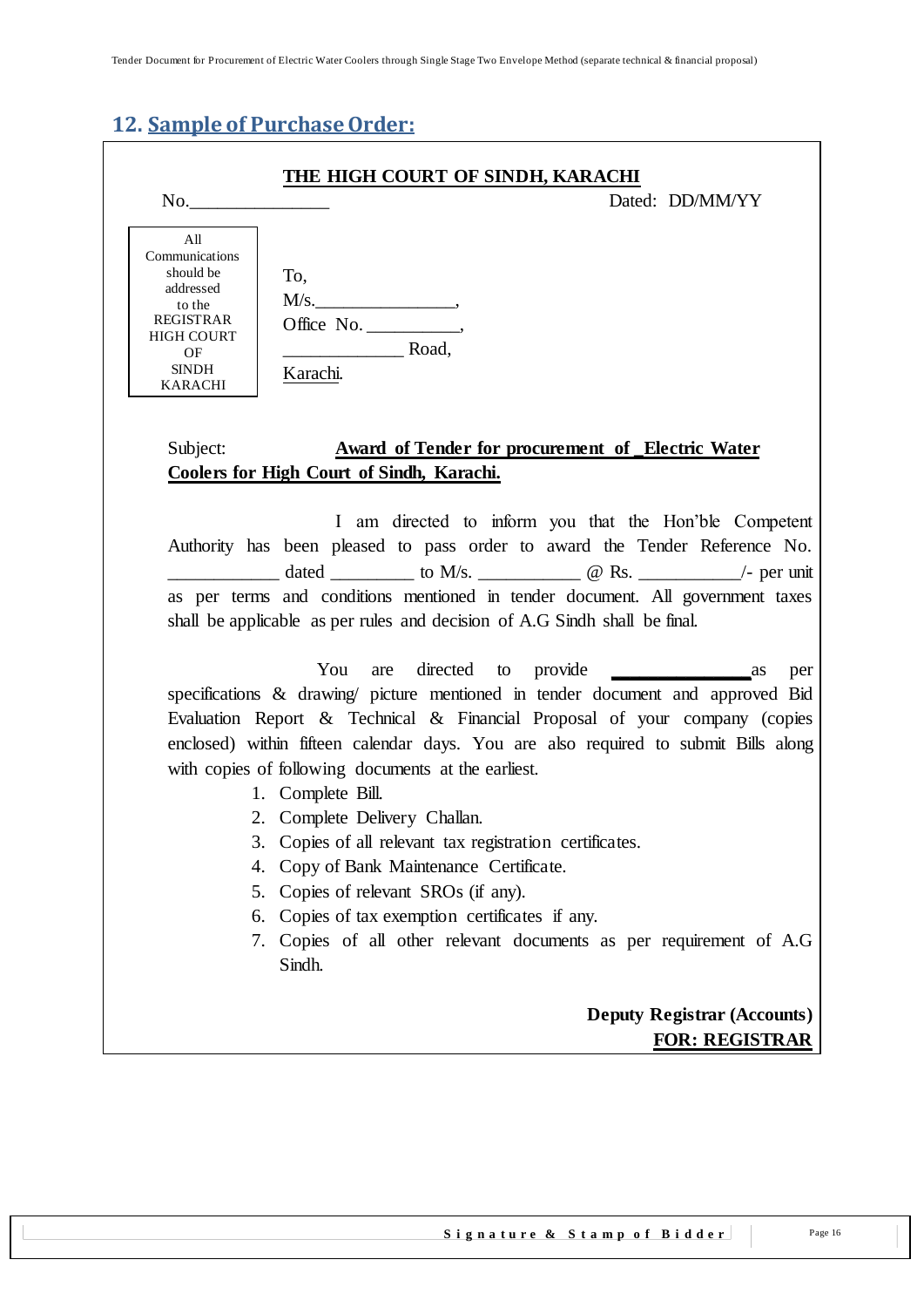| I have carefully read & understood the contents of "Sample Purchase Order" and I do |  |  |  |
|-------------------------------------------------------------------------------------|--|--|--|
| not have any objection on its contents.                                             |  |  |  |
| Name:                                                                               |  |  |  |
|                                                                                     |  |  |  |
| Designation:                                                                        |  |  |  |
| Signature & stamp                                                                   |  |  |  |
|                                                                                     |  |  |  |
|                                                                                     |  |  |  |
|                                                                                     |  |  |  |
|                                                                                     |  |  |  |
|                                                                                     |  |  |  |

# <span id="page-16-0"></span>**13. Sample of Satisfactory Certificate:**

Ī

|  | has delivered goods as per Purchase                                            |
|--|--------------------------------------------------------------------------------|
|  | $Order(s)$ dated _______________ & _________________ and Tender document dated |
|  | $\Box$ . All the delivered goods were as per specifications &                  |
|  | requirements of this Court. Payment may be made to supplier                    |
|  | <b>Assistant Registrar (Resident-II)</b>                                       |
|  |                                                                                |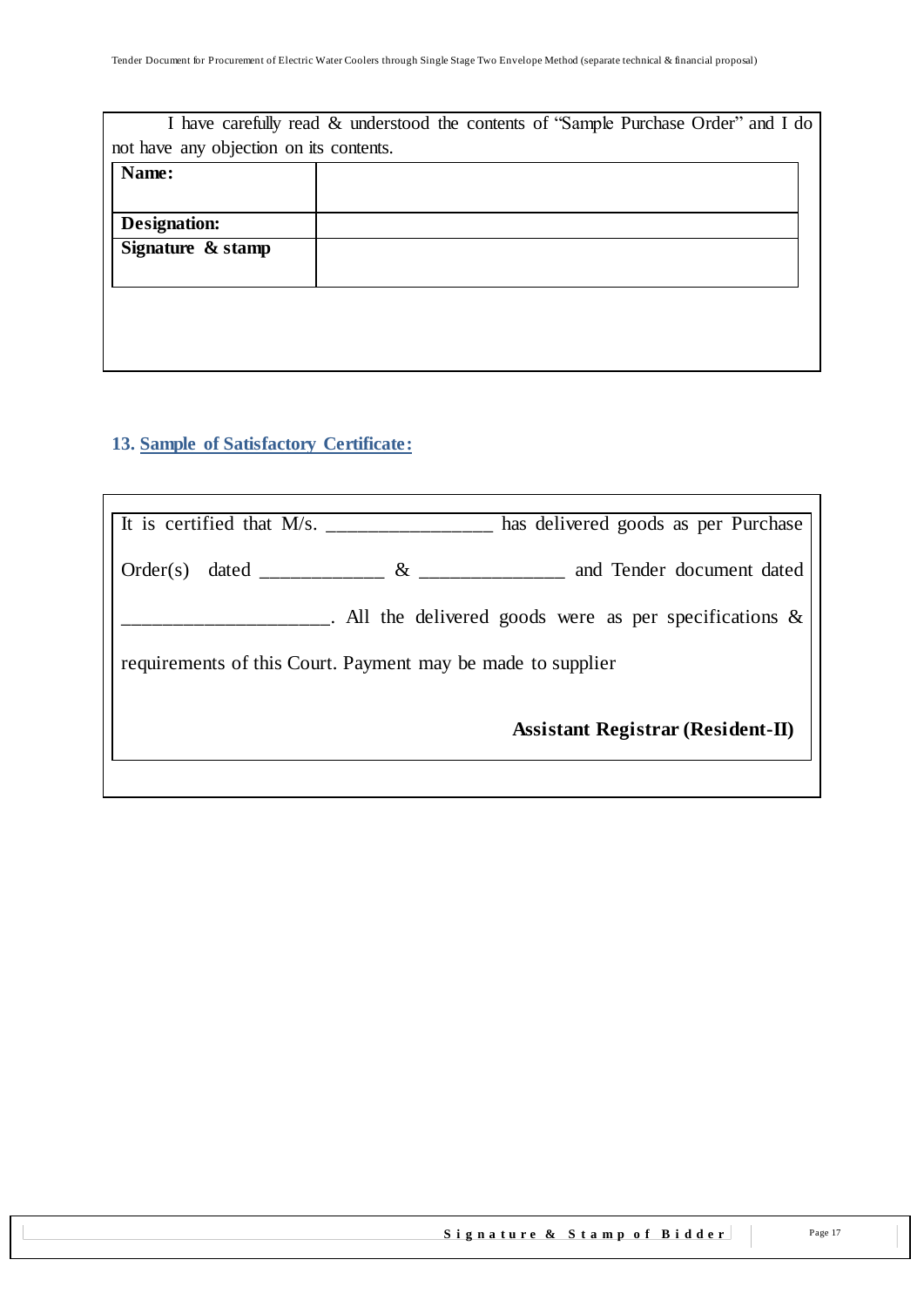# <span id="page-17-0"></span>**14. Sample of Contract to be made with successful bidder**

#### **CONTRACT BETWEEN SHC AND SUPPLIER FOR SUPPLY OF \_ELECTRIC WATER COOLERS FOR HIGH COURT OF SINDH, KARACHI**

This Deed of Agreement is made and entered into on \_\_\_\_\_\_\_\_\_\_\_\_ day of 2019

#### **BETWEEN**

**Sindh High Court Establishment through its Registrar** having its Office at High Court of Sindh, Saddar, Karachi, (here in after called SHC which term shall include its successors and assigns) on the **One Part**.

#### **AND**

having its office at \_\_\_\_\_\_\_\_\_\_\_\_\_\_\_\_\_\_\_\_\_\_\_\_\_ (here

in after called SUPPLIER which term shall include successors and assigns) on the Other Part.

And whereas SHC desires to purchase \_\_\_\_\_\_\_\_\_\_\_\_\_\_\_\_, as per specifications/ requirements, terms & conditions mentioned in tender document and approved bid evaluation report.

**And whereas** SUPPLIER expresses his desire to provide the same as per specifications/ requirements, terms & conditions mentioned in tender document and approved bid evaluation report.

**And whereas** Supplier has represented that it is a professional and has the technical expertise, experience and resources to provide the goods as per specifications/ requirements, mentioned in tender documents.

Whereas on the basis of the Supplier's representations, SHC has agreed to purchase the same, in accordance with the terms and conditions tender document and this Agreement.

Now, therefore in consideration of the mutual promises and obligations set out in this Agreement, the sufficiency of which is hereby acknowledged, the Parties, intending to be legally bound, agree as follows:

Now this deed of agreement witness the terms and conditions as follows :

- 1. That the Agreement shall come into force immediately and shall remain valid till complete delivery of goods.
- 2. That the quality and quantity of Electric Water Coolers shall be as per specification/ requirements mentioned in tender document.
- 3. That the delivery of the materials shall be made by SUPPLIER at their own cost, management and responsibility as per tender document.
- 4. That SUPPLIER shall be fully responsible for delivery of Electric Water Coolers in good condition at the Stores of SHC through delivery dockets in triplicate.
- 5. That Representatives of SHC i.e. Assistant Registrar, Resident-II and Store Supervisor shall inspect the Electric Water Coolers and reserves the right to reject any item if the representative(s) considers those to be inferior quality to the approved samples.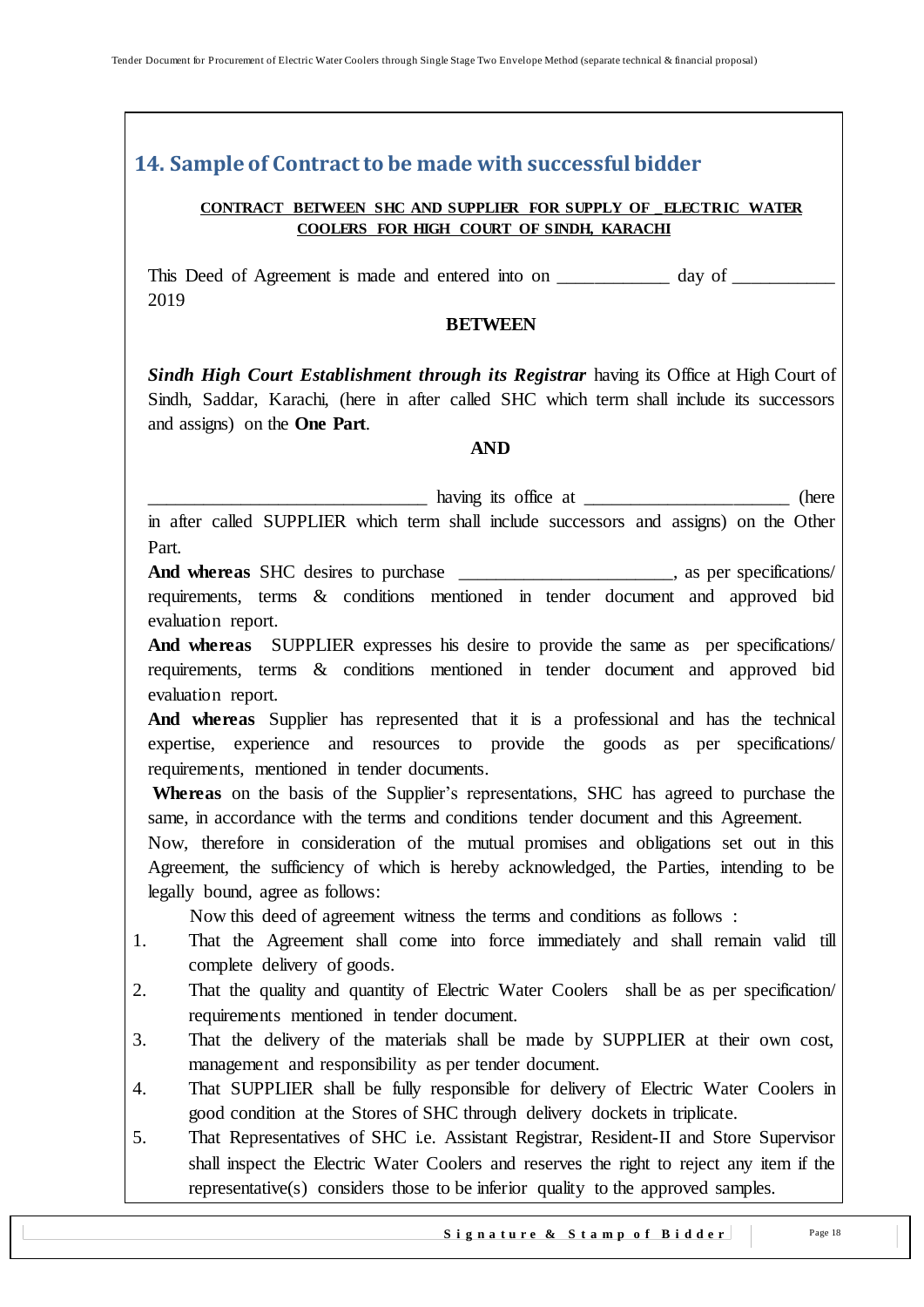- 6. That item rejected by the representative(s) of SHC shall be replaced by SUPPLIER and SUPPLIER shall bear all risks/costs of the materials rejected by SHC.
- 7. That the unit price of Electric Water Cooler will be (*enter amount and currency*).
- 8. That SHC reserves the right to change the quantity of items as per availability of budget and rules.
- 9. That SUPPLIER shall not without the consent in writing of SHC assign or sub-let the contract or any part thereof, or make any agreement with any person/company for the execution of any portion of the supply. In this regard consent by SHC will not relieve SUPPLIER from full and entire responsibility for this Agreement.
- 10. That SUPPLIER shall indemnify SHC in respect of all claims, damages, compensation or expenses payable in consequence of any injury or accident caused by them i.e., SUPPLIER.
- 11. That cost of transportation, or any other incidental charges, if required in connection of the delivery of Electric Water Coolers shall be borne by SUPPLIER, as per rules.
- 12. That bills submitted by SUPPLIER shall be forwarded to A.G Sindh by SHC. SUPPLIER shall be responsible to submit copies of relevant documents along with bill in coordination with Office of Budget Branch of SHC.
- 13. That all taxes shall be deducted by the Office of A.G Sindh and its decision shall be final.
- 14. That all government taxes shall be applicable as per rules.
- 15. That Bid Security shall be released after submission of Performance Security of 5% of contract price.
- 16. That if SUPPLIER fails to deliver the materials as per agreed Schedule, penalty will be imposed by SHC at the rate of (1%) of total contract value for each day of delay.
- 17. That the terms of this Agreement shall be GOVERNED by the Laws of the Land.
- 18. The failure of a Party to fulfill any of its obligations under this Agreement shall not be considered to be a breach of, or a default under, this Agreement insofar as the inability arises from an event of Force Majeure, provided that the Party affected by that event has taken reasonable precautions, due care and attempted to put in place reasonable alternative arrangements all with the objective of carrying out the terms of this Agreement.
- 19. That In the event of any question or difference or dispute whatsoever arising between the Parties under or in connection with this Agreement or any provision herein contained or its constructions hereof, or as to any matter in any way connected therewith or arising therefrom which cannot be resolved amicably shall be referred to arbitration and finally settled by three arbitrators, one to be appointed by each party and the third by the two appointed arbitrators, in accordance with the Arbitration Act, 1940. The language of arbitration shall be English and the venue of the arbitration shall be Karachi. The decision of the arbitrators shall be final and binding on the Parties who shall give full effect thereto. Any judgment may be entered upon the award in any competent court having jurisdiction.

 IN WITNESS WHEREOF, each of the Parties has caused this Agreement to be executed by their respective, fully authorized representatives as of the date first written above.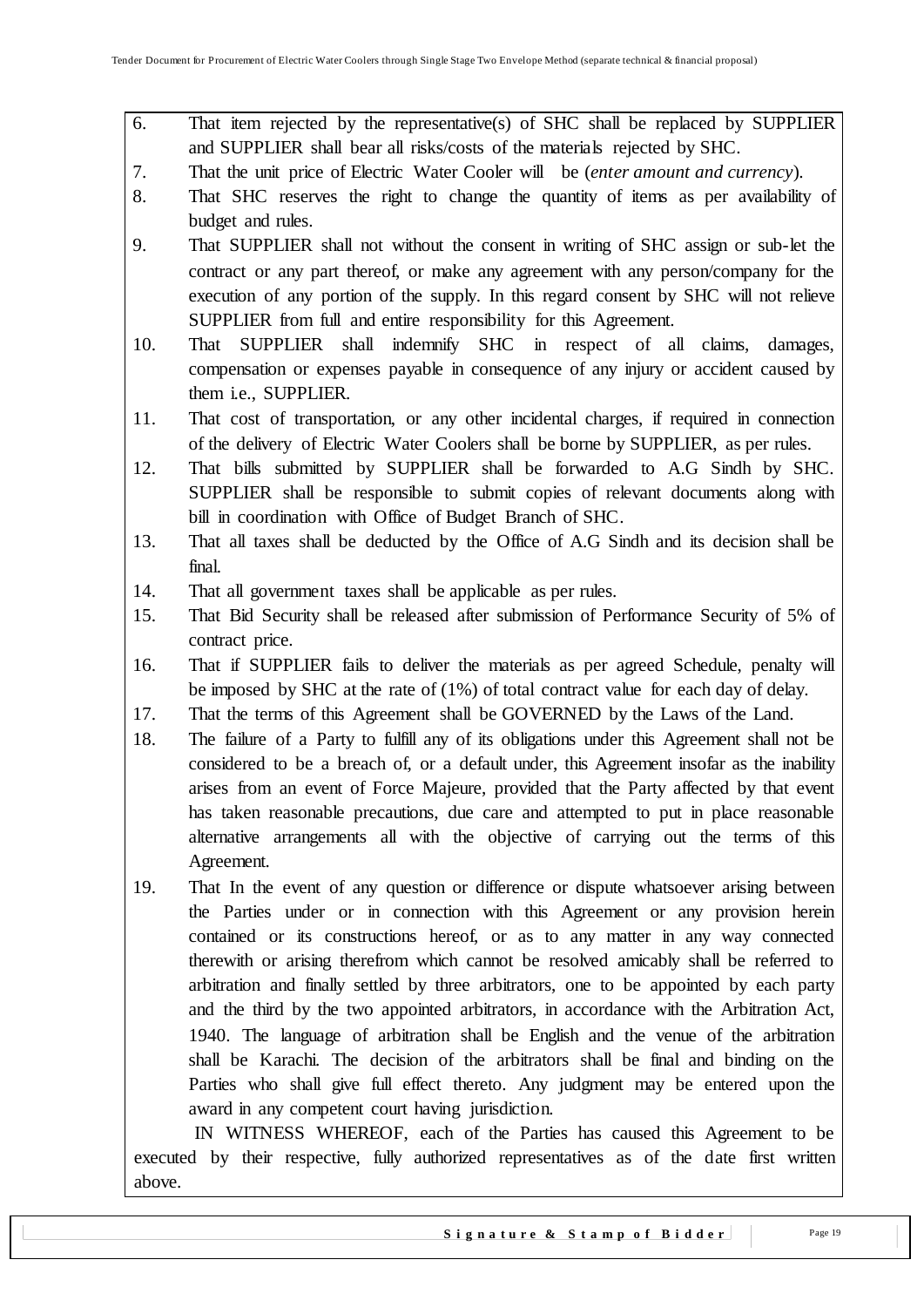| <b>REGISTRAR, HIGH COURT OF SINDH</b>      | M/S.                        |
|--------------------------------------------|-----------------------------|
| SIGNATURE & OFFICIAL STAMP<br><b>STAMP</b> | SIGNATURE & OFFICIAL        |
|                                            | <b>WITNESS:</b>             |
| NAME:                                      | --------------------------- |
| SIGNATURE & OFFICIAL STAMP<br><b>STAMP</b> | SIGNATURE & OFFICIAL        |
| NAME:                                      |                             |

I have carefully read & understood the contents of "Sample Contract" and I do not have any objection on its contents.

| Name:               |  |
|---------------------|--|
|                     |  |
| <b>Designation:</b> |  |
|                     |  |
| Signature & stamp   |  |
|                     |  |
|                     |  |
|                     |  |